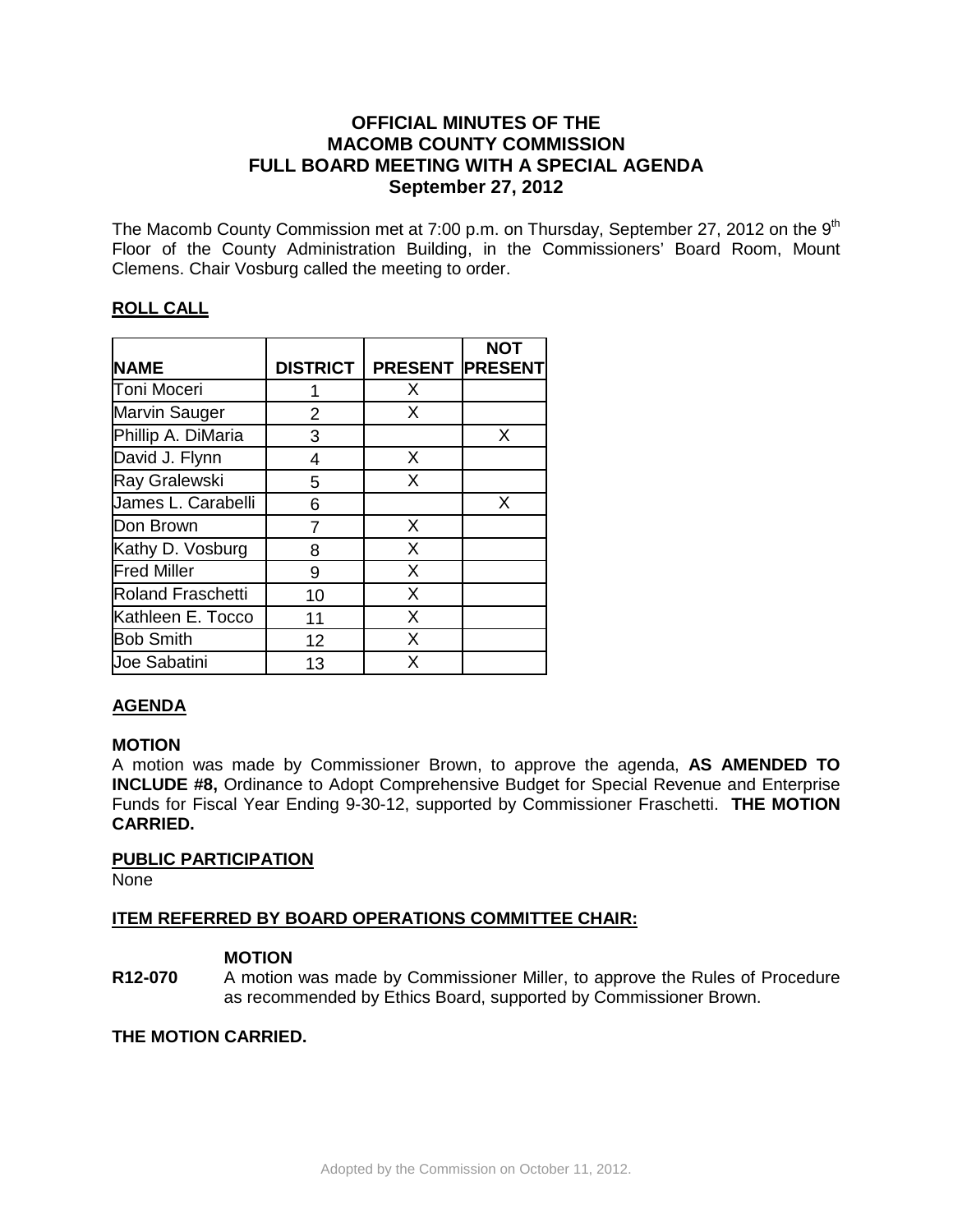### **ORDINANCE TO ADOPT COMPREHENSIVE BUDGET FOR SPECIAL REVENUE AND ENTERPRISE FUNDS FOR FISCAL YEAR ENDING 09/30/12**

#### **MOTION**

**R12-071** A motion was made by Commissioner Brown, to adopt an Ordinance to adopt a comprehensive budget for the Special Revenue and Enterprise funds for fiscal year ending September 30, 2013, supported by Commissioner Fraschetti.

#### **AMENDMENT**

Commissioner Sabatini offered an amendment to include a breakdown under each of the Personnel categories in Section 2, Item #1 of the ordinance: Managers & Supervisors, Professional Support and Clerical and to request there be two additional sub-line items, 1 for salaries & wages and 1 for fringe benefits as a lump sum in each case, supported by Commissioner Moceri.

#### **THE AMENDMENT CARRIED.**

### **AMENDMENT**

Commissioner Flynn offered an amendment to strike Section 2, Item #3 of the ordinance, supported by Commissioner Moceri. (Record **NO** vote for Fraschetti)

#### **THE AMENDMENT CARRIED.**

### **THE ORIGINAL MOTION AS AMENDED CARRIED.**

### **RESOLUTIONS**

#### **MOTION**

A motion was made by Commissioner Moceri, to adopt the following Resolution, supported by Commissioner Miller.

**Res. No. 12-19** Encouraging Congress to Reauthorize the 2012 Violence against Women (offered by Moceri and Tocco; recommended by Special Finance Committee on 9/27/12)

### **THE MOTION CARRIED.**

### **PROCLAMATIONS**

#### **MOTION**

A motion was made by Commissioner Fraschetti, to adopt the following Proclamations in their entirety, supported by Commissioner Miller.

**Proc. #12-35** Proclaiming October 24, 2012 as Food Day in Macomb County, (offered by Moceri; recommended by Special Finance Committee on 09/27/12) **Proc. #12-36** Recognizing October as National Domestic Violence Awareness Month, (offered by Moceri and Tocco; recommended by Special Finance Committee on 09/27/12)